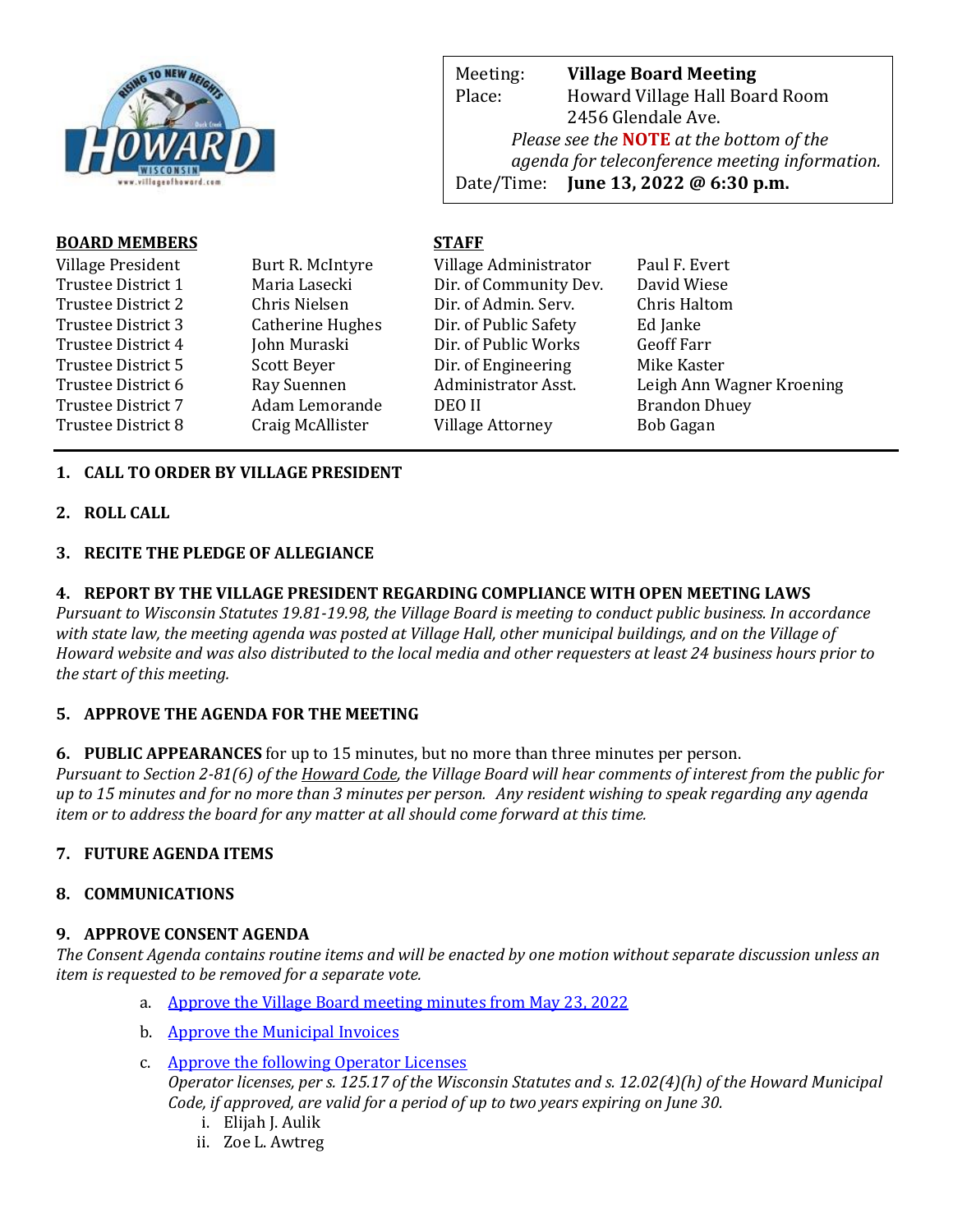- iii. Jordan C. Baierl
- iv. Timothy G. Bolssen
- v. Debra G. Calcagni
- vi. Kristine L. Carlisle
- vii. Casey A. Chrudimsky
- viii. Vicky M. Collin
- ix. Crystal L. Crespo
- x. Alexandra R. DeGayner
- xi. Ashtyn A. Feld
- xii. Sarah S. Geurts
- xiii. Nicole M. Hansen
- xiv. Samuel J. Harrison
- xv. Wendy L. Harteau
- xvi. Brian J. Healey
- xvii. Kelly J. Healey
- xviii. Aaron D. Jensen
- xix. Jacob L. Johnson
- xx. McKenzie E. Johnson
- xxi. Jeffrey S. Jordan Jr.
- xxii. Douglas C. Jubert
- xxiii. Kendra J. Komoroski
- xxiv. Amy L. Michaletz
- xxv. Michelle R. Motiff
- xxvi. Shashikant P. Panchal
- xxvii. Bhagvat R. Patel
- xxviii. Gitaben S. Patel
- xxix. Kimberly M. Philippi
- xxx. Louis V. Pileggi
- xxxi. Averie L. Schouten
- xxxii. John F. Schwartz Jr.
- xxxiii. Stephanie A. Sorenson
- xxxiv. Kyrsten K. Stein
- xxxv. Jasmine K. Stowe
- xxxvi. Linda T. Tran
- xxxvii. Isabella T. Weslow
- xxxviii. Elise A. Wintheiser
- xxxix. Angela M. Wolf
	- xl. Lea R. Zimanek
- d. Approve the following renewal 2022-2023 Class B beer and liquor license applications: Mill Center, LLC d/b/a Kropp's Supper Club, 4570 Shawano Ave. Joseph David Delcorps – Agent Just One More Bar & Grill LLC, 740 N. Memorial Dr. Sheila Joy Derpinghaus – Agent Village Green Golf Course, 302 Riverdale Dr. James Boockmeier - Agent
- e. Approve the renewal 2022-2023 Nightclub License for Olde 41, 1955 Velp Ave.
- f. [Approve the Temporary Class B Retailer's License](https://www.villageofhoward.com/DocumentCenter/View/8399/9f-Avenue-Bar-Temp-Class-B) for Avenue Bar for the annual Customer [Appreciation Event 11 a.m. to 10 p.m. June 18 at 1745 Velp Ave.](https://www.villageofhoward.com/DocumentCenter/View/8399/9f-Avenue-Bar-Temp-Class-B)
- g. [Approve the Outdoor Concert Permit for Avenue Bar for the annual Customer Appreciation Event](https://www.villageofhoward.com/DocumentCenter/View/8400/9g-Avenue-Bar-outdoor-concernt)  [11 a.m. to 10 p.m. June 18 at 1745 Velp Ave.](https://www.villageofhoward.com/DocumentCenter/View/8400/9g-Avenue-Bar-outdoor-concernt)